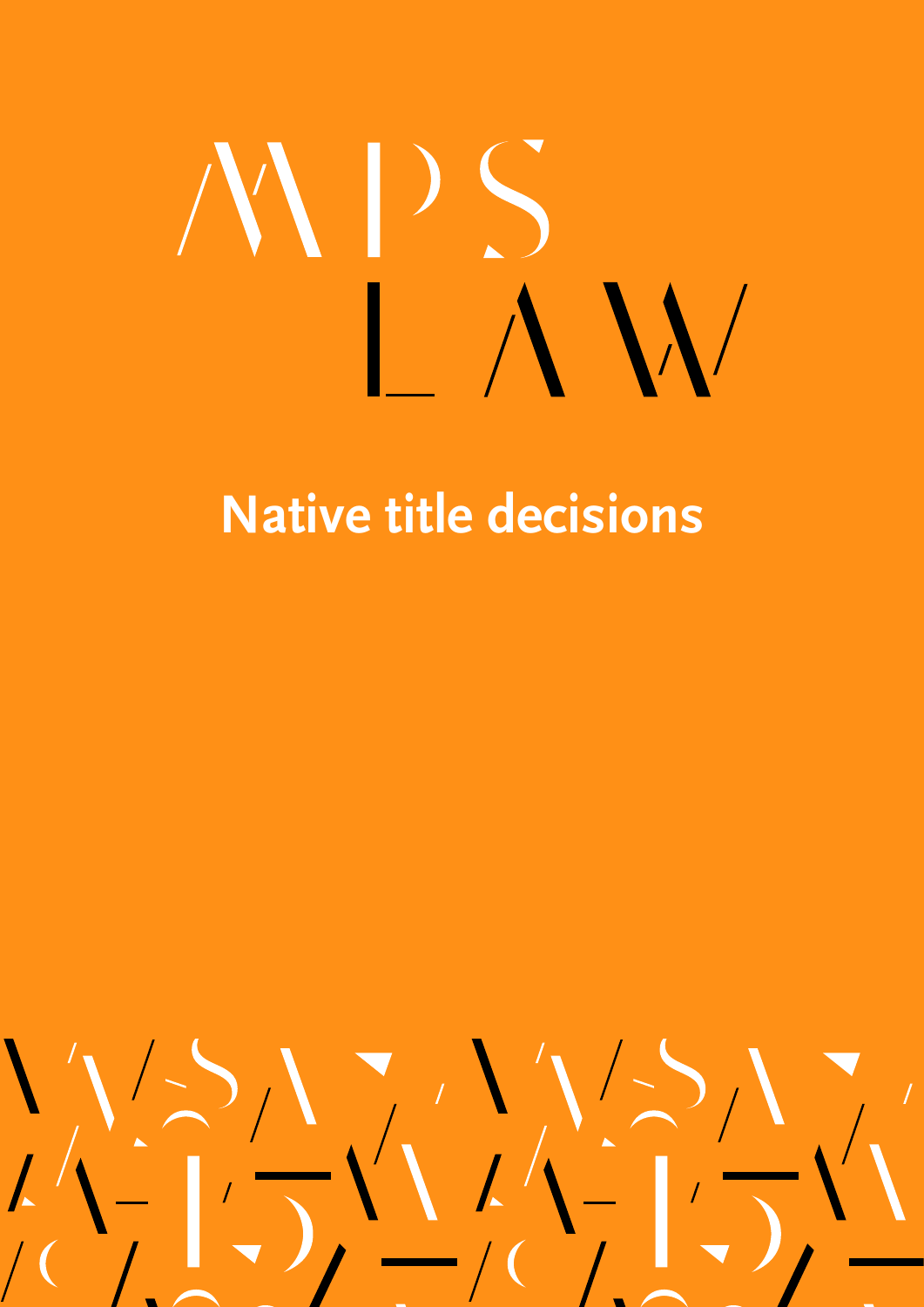#### **Contents**

| What is a native title decision?                                            |  |
|-----------------------------------------------------------------------------|--|
| What is the bottom line?                                                    |  |
| How does the PBC consult with and obtain consent from native title holders? |  |
| What is the standard consultation and consent process?                      |  |

This document is intended as a guide only. This does not constitute legal advice. There may be additional and important considerations that should be taken into account in your specific circumstances. If you or your organisation has a legal issue, you should obtain professional advice from a legal practitioner.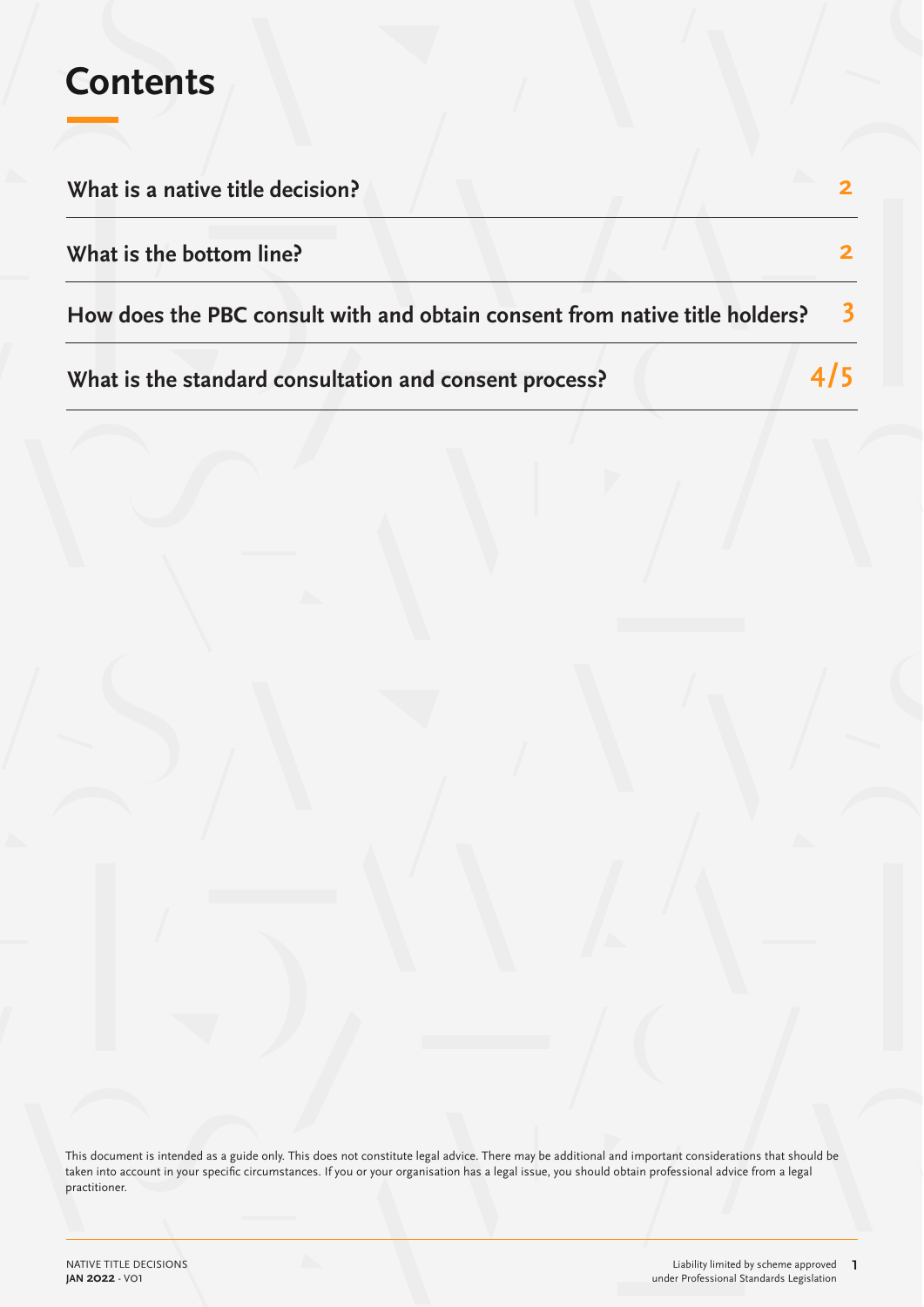## **What is a native title decision?**

**Native title decisions are decisions that affect native title rights and interests. The PBC Regulations set out a definition of native title decision, being a decision to:**

- **(a)** to surrender native title rights and interests in relation to land or waters; or
- **(b)** to enter an INDIGENOUS LAND USE AGREEMENT under Subdivision B, C or D of Division 3 of Part 2 of the Native Title Act 1993 (Cth) or an agreement under Subdivision P (right to negotiate) of that Division; or
- **(c)** to allow a person who is not a common law holder, or a class of persons who are not common law holders, to become members of a prescribed body corporate; or
- **(d)** to include one or more consultation processes in the constitution of a prescribed body corporate; or
- **(e)** to do, or agree to, any act that would otherwise affect the native title rights and interests of the common law holders (other than a decision to make a compensation application. **1**

**Decisions that fall within the above categories (a)-(d) are high level decisions. 2 Decisions that fall within above category (e) are low level decisions. 3**

### **What is the bottom line?**

**Before making a native title decision, whether it is a high level decision or low level decision, the PBC must consult with and obtain consent of the common law holders. 4**

1. Native Title (Prescribed Bodies Corporate) Regulations 1999 (Cth) reg 3 (definition

of 'native title decision') (PBC Regulations).

<sup>2.</sup> PBC Regulations reg 3 (definition of 'high level decision').

<sup>3.</sup> PBC Regulations reg 3 (definition of 'low level decision')

<sup>4.</sup> PBC Regulation sub-reg 8(2) and 8A.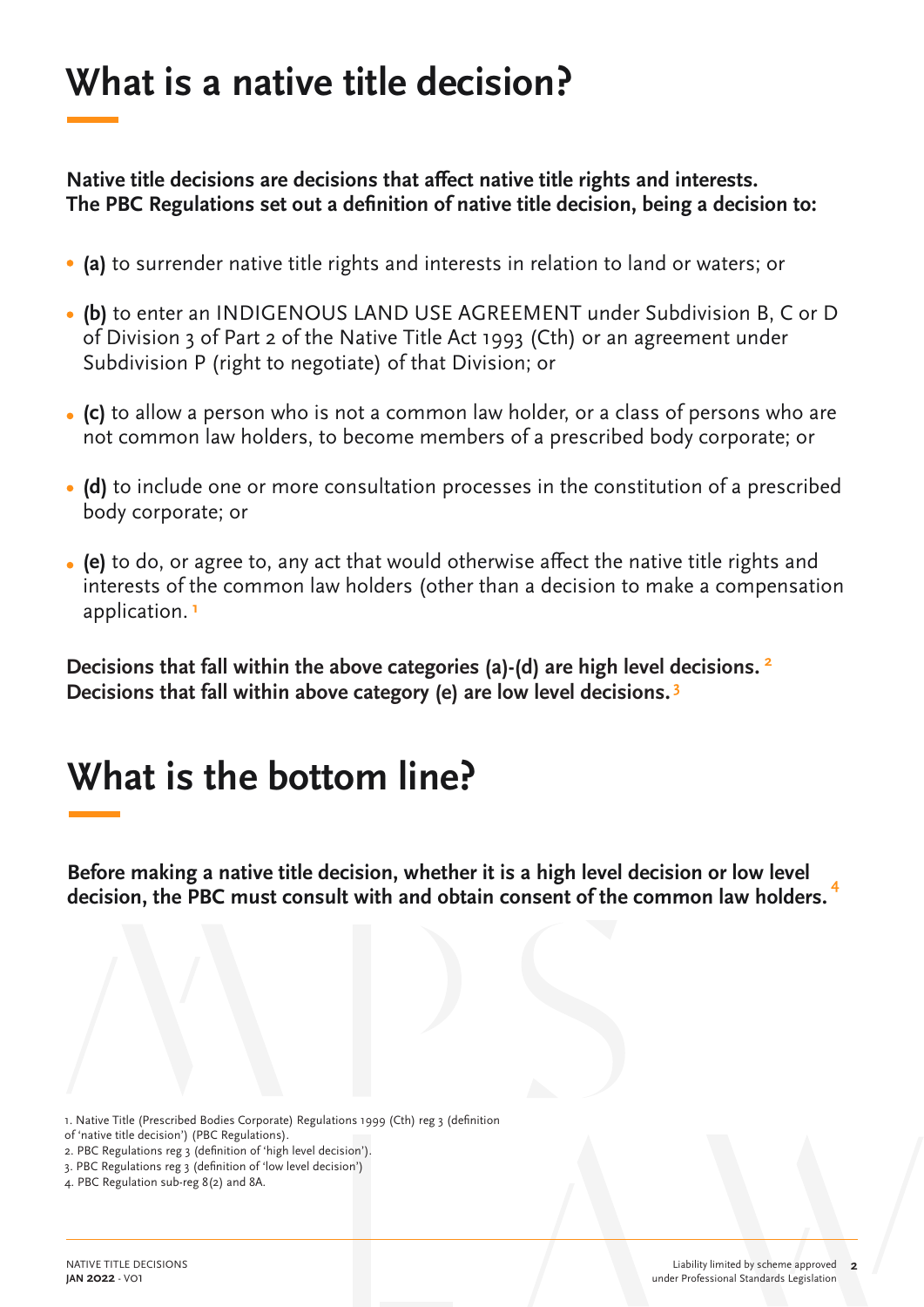## **How does the PBC consult with and obtain consent from native title holders?**

For some native title decisions, the PBC can rely on standing instructions or an alternative consultation process to satisfy the consultation and consent requirements. For all other native title decisions, the PBC must consult with and obtain consent from the relevant native title holders by following the standard process.

|              | <b>Process that satisfies the</b><br>consultation and consent<br>requirement                                                                  | Type of native title decisions<br>to which the process applies                                                                                                                                 | <b>Regulation</b> |
|--------------|-----------------------------------------------------------------------------------------------------------------------------------------------|------------------------------------------------------------------------------------------------------------------------------------------------------------------------------------------------|-------------------|
| a)           | Standing instructions (where<br>they have been provided by<br>the relevant native title<br>holders in accordance with the<br>PBC Regulations) | Low level decisions                                                                                                                                                                            | $8(8)$ and 3      |
| b)           | Standing instructions (where<br>they have been provided by<br>the relevant native title<br>holders in accordance with<br>the PBC Regulations) | A high level decision to:<br>1. enter into an indigenous<br>land use agreement for the<br>benefit of the PBC; or<br>2. enter into a section 31<br>agreement where the PBC is<br>the proponent. | $8(8)$ and 3      |
| $\mathsf{C}$ | Alternative consultation<br>process (where available in<br>the PBC rule book)                                                                 | Low level decisions                                                                                                                                                                            | 8A                |
| $\mathsf{d}$ | Standard consultation and<br>consent process                                                                                                  | All low level and high-level<br>decisions not covered by (a),<br>(b) and (c) (standing<br>instructions or an alternative<br>consultation process).                                             | 8(1)              |